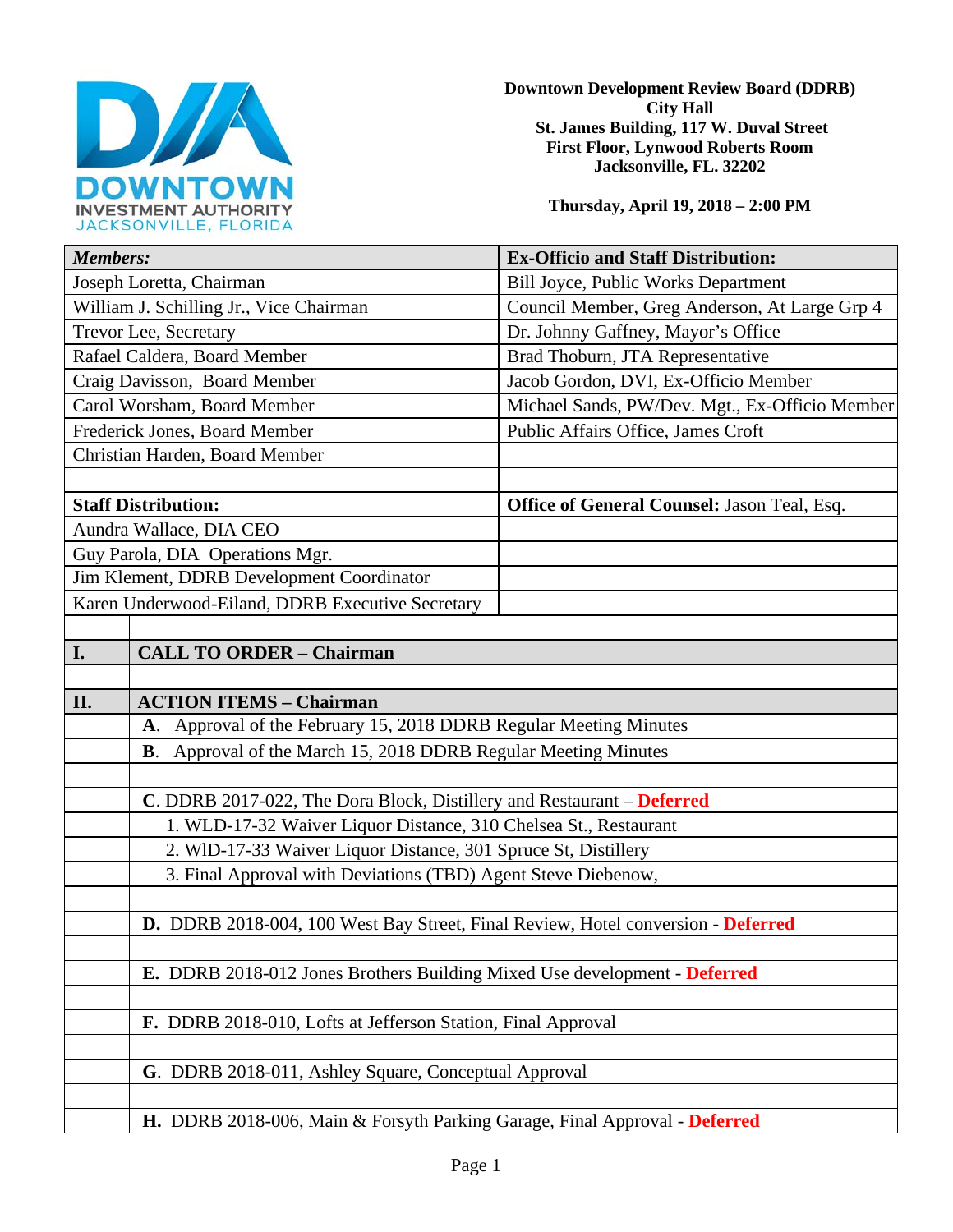|      | <b>I.</b> DDRB 2018-002 Sports and Entertainment Complex Sign, Approval      |  |
|------|------------------------------------------------------------------------------|--|
|      |                                                                              |  |
|      | <b>J.</b> DDRB 2016-014 JRTC, Final Approval with Deviations-                |  |
|      |                                                                              |  |
| III. | <b>INFORMATION/DISCUSSION ITEMS Chairman</b>                                 |  |
|      |                                                                              |  |
| IV.  | <b>OLD BUSINESS - Chairman</b>                                               |  |
|      |                                                                              |  |
| V.   | <b>NEW BUSINESS - Chairman</b>                                               |  |
|      |                                                                              |  |
| VI.  | <b>PUBLIC COMMENTS - Chairman</b>                                            |  |
|      |                                                                              |  |
| VII. | <b>ADJOURNMENT – Chairman</b><br><b>Next Scheduled Meeting: May 17, 2018</b> |  |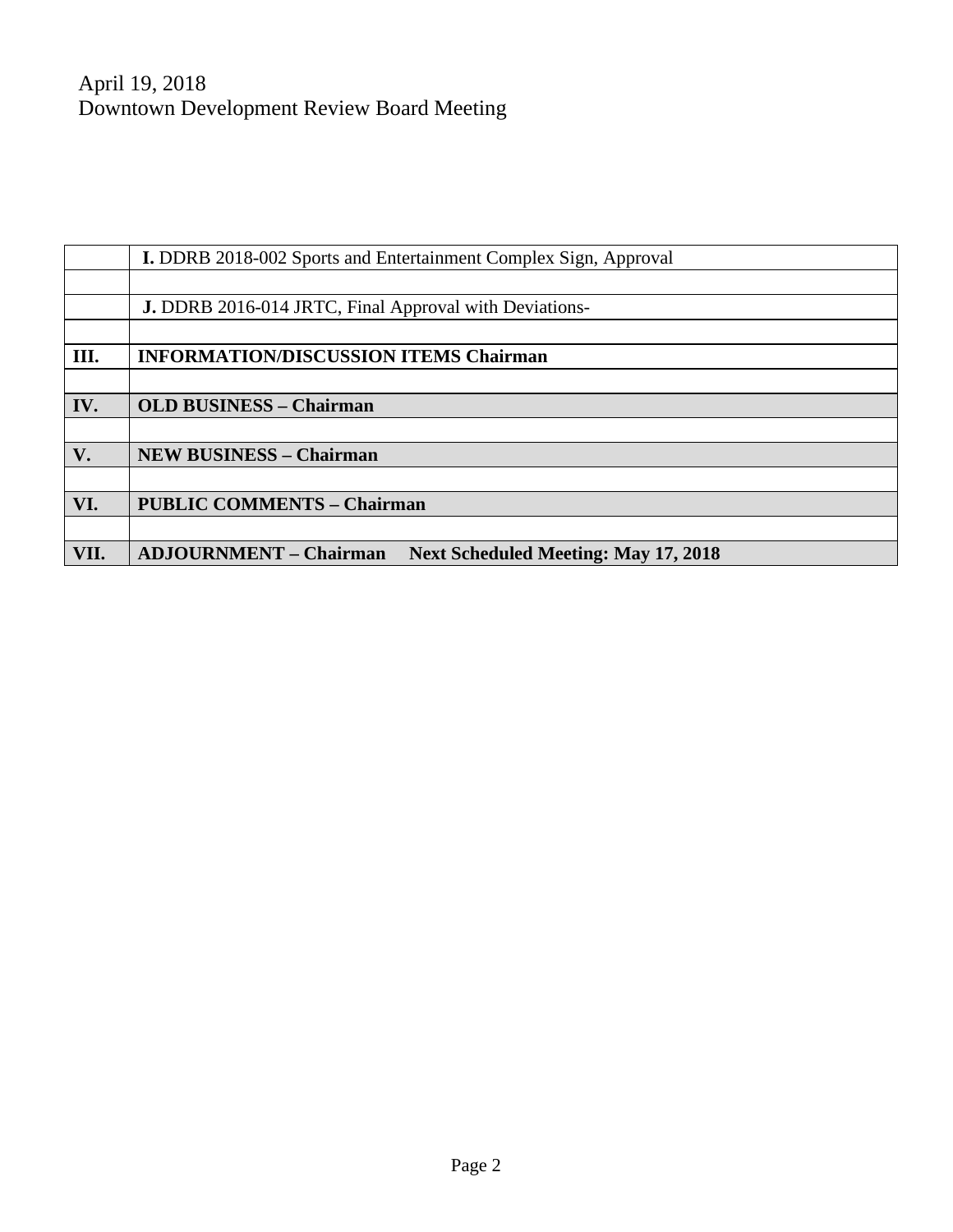

**Downtown Development Review Board (DDRB) City Hall at St. James, Building 117 W. Duval Street Lynwood Roberts Room, First Floor**

*Thursday, April 19, 2018 - 2:00 p.m.*

# *MEETING* **MINUTES**

**Board Members Present:** B. Schilling, Vice Chair; R. Caldera; C. Davisson; C. Harden; F. Jones and C. Worsham

**Board Members Not Present:** J. Loretta, Chair; and T. Lee

**DIA Staff Present:** Jim Klement, Development Redevelopment Coordinator and Karen Underwood-Eiland, Executive Assistant

**Representing Office of the Mayor:** Dr. Johnny Gaffney

**Representing Office of City Council:** None

**Representing Office of General Counsel:** Susan Grandin

#### **I. CALL TO ORDER**

#### **Meeting Convened: 2:00 p.m.**

Acting Chairman Schilling called the meeting to order at 2:00 p.m. and the members identified themselves for the record.

Chairman Loretta asked anyone wishing to speak on a particular project to complete a public speaker card and to provide them to Karen. He also reminded Board Members to disclose any ex-parte communication with any of the applicants presenting projects today or conflicts of interest prior to the item being addressed by the Board.

# **II. ACTION ITEMS**

#### **A. APPROVAL OF THE FEBRUARY 15, 2018 DDRB MEETING MINUTES**

# **A MOTION WAS MADE BY BOARD MEMBER JONES AND SECONDED BY BOARD MEMBER WORSHAM APPROVING THE FEBRUARY 15, 2018 DDRB REGULAR MEETING MINUTES.**

**THE MOTION PASSED UNANIMOUSLY 6-0-0.**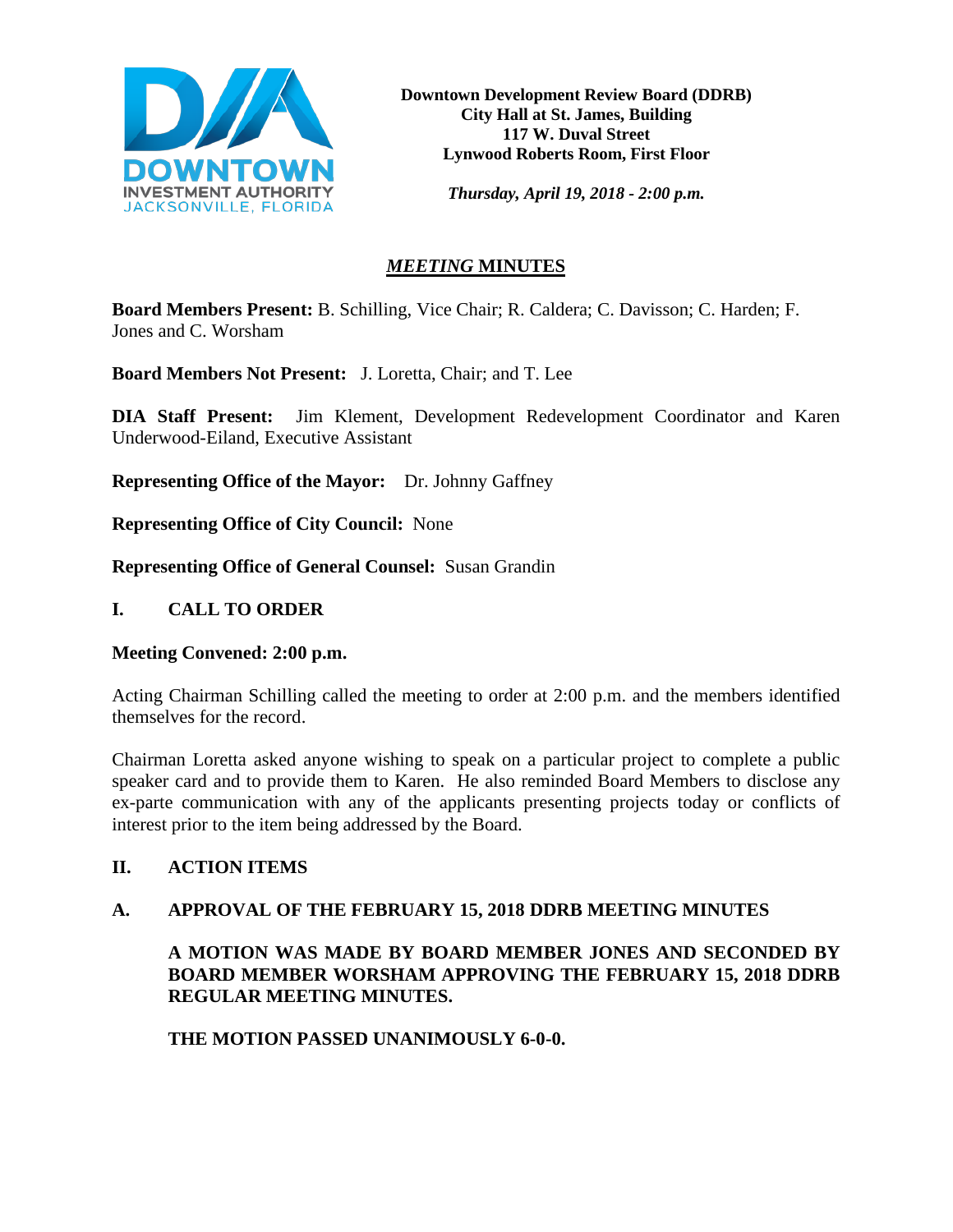## **B. APPROVAL OF THE MARCH 15, 2018 DDRB REGULAR MEETING MINUTES.**

**A MOTION WAS MADE BY BOARD MEMBER WORSHAM AND SECONDED BY BOARD MEMBER HARDEN APPROVING THE MARCH 15, 2018 DDRB REGULAR MEETING MINUTES.** 

**THE MOTION PASSED UNANIMOUSLY 6-0-0.** 

#### **C. DDRB 2017-022, REQUEST FOR THE DORA BLOCK, FINAL APPROVAL.**

- 1. WLD-17-32 Waiver Liquor Distance, 310 Chelsea Street Restaurant
- 2. WLD-17-33 Waiver Liquor Distance, 301 Spruce Street Distillery
- 3. Final Approval with Deviations (TBD) Agent Steve Diebenow

**This item was deferred.**

# **D. DDRB 2018-004, 100 WEST BAY STREET, FINAL REVIEW, HOTEL CONVERSION**

**This item was deferred.** 

# **E. DDRB 2018-012, JONES BROTHER BUILDING MIXED USE DEVELOPMENT**

**This item was deferred.**

# **F. DDRB 2018-010, LOFTS AT JEFFERSON STATION, FINAL APPROVAL.**

Jim Klement provided a summary of Application 2018-010. DDRB Application 2018-010 is before the DDRB seeking Final Approval of a "Master Development Plan" for a 133 unit multifamily project. The project received Conceptual Approval March 15, 2018.

Ryan Hoover, President TVC Development Inc. presented a PowerPoint presentation.

Susan Grandin suggested that Chairman Schilling read the criteria and asked if everyone agrees with the staff report.

The Findings Deviation Criteria's were read and the Board agreed.

#### **A MOTION WAS MADE BY BOARD MEMBER JONES AND SECONDED BY BOARD MEMBER HARDEN APPROVING DDRB 2018-010, LOFTS AT JEFFERSON STATION FOR FINAL APPROVAL WITH THE FOLLOWING DEVIATIONS**

**1. Approved a deviation from** *§656.361.14 River Views and Height of Buildings and Structures;* **to increase building height to a maximum of 64 excluding appurtenances.**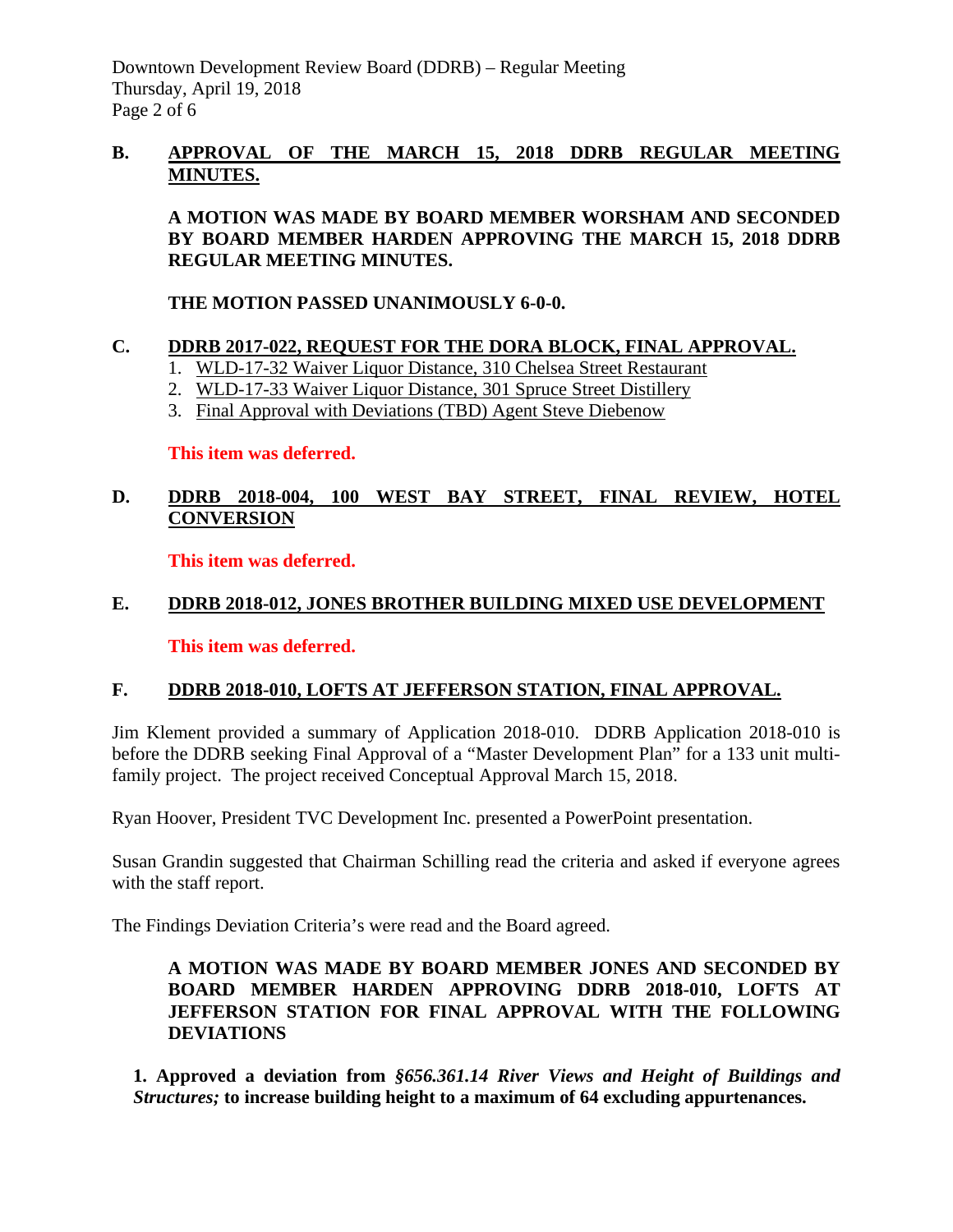**2.Approved a deviation from** *§656.361.16 Off-Street Parking Overlay* **to provide 149 parking spaces for the development; and** 

**3. Approved the Final DDRB application for overall development plans as submitted for**  *Lofts at Jefferson Station***, dated April 19, 2018.**

**THE MOTION PASSED UNANIMOUSLY 6-0-0.** 

# **G. DDRB 2018-011, ASHLEY SQUARE, ELDERLY RESIDENTIAL CONCEPTUAL APPROVAL**

Jim Klement provided a summary of the project. DDRB Application 2018-011 is before the DDRB seeking conceptual approval of a "Master Development Plan" for a 120 unit multi-family project.

Shawn Wilson President of Blue Sky Communities, LLC provided a presentation. Terry Barton, CEO of Aging True Community Senior was present to answer any questions.

# **A MOTION WAS MADE BY BOARD MEMBER JONES AND SECONDED BY BOARD MEMBER WORSHAM RECOMMENDING DDRB CONCEPTUAL APPROVAL SUBJECT TO THE FOLLOWING CONDITIONS:**

**A. Prior to Final Approval by the DDRB, the applicant shall receive a deviation from §656.361.14** *River Views and Height of Buildings and Structures;* **to increase building height. The applicant will address** *§656.361.22 Deviations from standards by Downtown Design Review Board (a) thru (e)* **and address** *§656.361.14- River views and Height of Buildings and Structures (b) (1) thru (5).*

 **Additionally, there was discussion from the Board requesting the applicant address the westerly façade of the proposed development (facing existing development) and evaluate opportunities for window and material treatment.** 

# **THE MOTION PASSED UNANIMOUSLY 6-0-0.**

Mr. Wilson stated that they would work with staff prior to final to gain the Board's input on what would be proposed.

Jim Klement suggested having the applicant bring in sketches to make them available to the Board at the final meeting.

# **H. DDRB-2018-005, MAIN & FORSYTH PARKING GARAGE, FINAL APPROVAL**

# **This item was deferred.**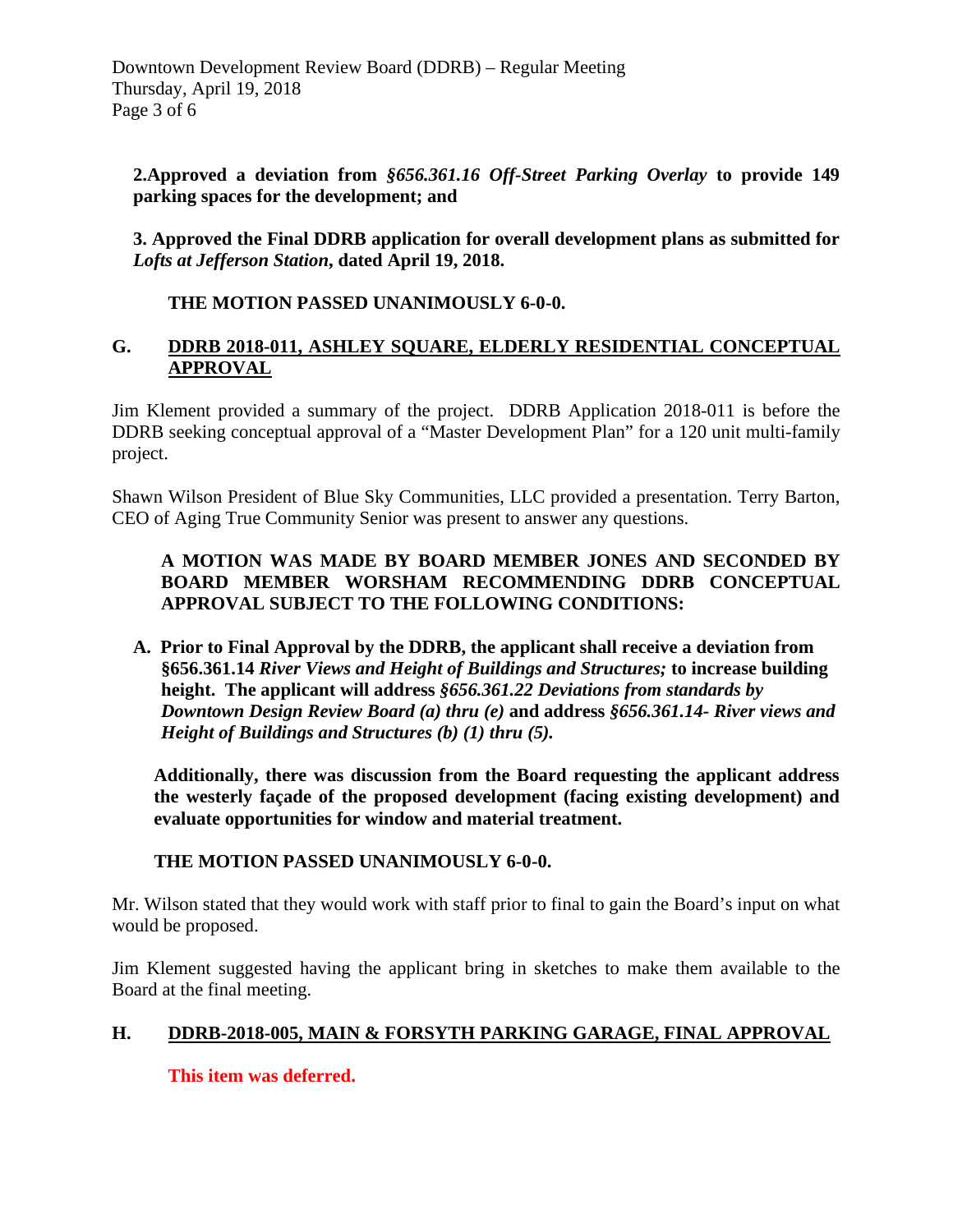# **I. DDRB 2018-002 SPORTS AND ENTERTAINMENT COMPLEX SIGN APPROVAL**

Jim Klement provided a summary of the project. DDRB Application 2018-002 is before the DDRB seeking review and approval for a "Sports and Entertainment Complex Digital sign". The site is located at the Sports and Entertainment Complex.

Keith Van Der Leest, Assistant General Manager, SMG provided a presentation. Bill McConnell, General Manager SMG, Joey Bergman, Office of Sports and Entertainment, John Sawyer, OGC, and Mike Kempany, Daktronics were available to answer any questions.

Public Comments:

Jason Lindsey commented that he was in opposition of the sign. He recommended the members to stand in the front of the Times Union Performing Arts Center and the Marquee. He was in support of the sign being built after SMG and The City of Jacksonville repair, rebuilt and restores a functioning marquee in from the Times Union Performing Art Center.

Jim Klement stated that a new budget year is forthcoming. Dr. Gaffney concurred and noted that right before budget times are the perfect opportunity for discussion. He noted that the presentation was great and will take the discussion to the Mayor's office.

Board Member Lee stated that he is looking forward to looking at the commodore expressway being beautified in some context down the road. This project would really help to showcase world class events coming to Downtown.

Board Member Worsham commented about the relationship of the sign and how it relates to ground level beautification.

Chairman Schilling reviewed the guidelines within the S656.1337.

- *a) Compatible with and an enhancement of the character of the surrounding area and adjacent architecture when considered in terms of scale, color, materials, lighting levels, and adjoining uses. The Board agreed.*
- *b) Compatible with and enhancement of the architectural characteristics of the buildings on which they appear when considered in terms of scale. Proportion, color, materials and lighting levels. The Board Agreed*
- *c) Appropriate to and expressive of the Business or activity for which they ae displayed. The Board agreed*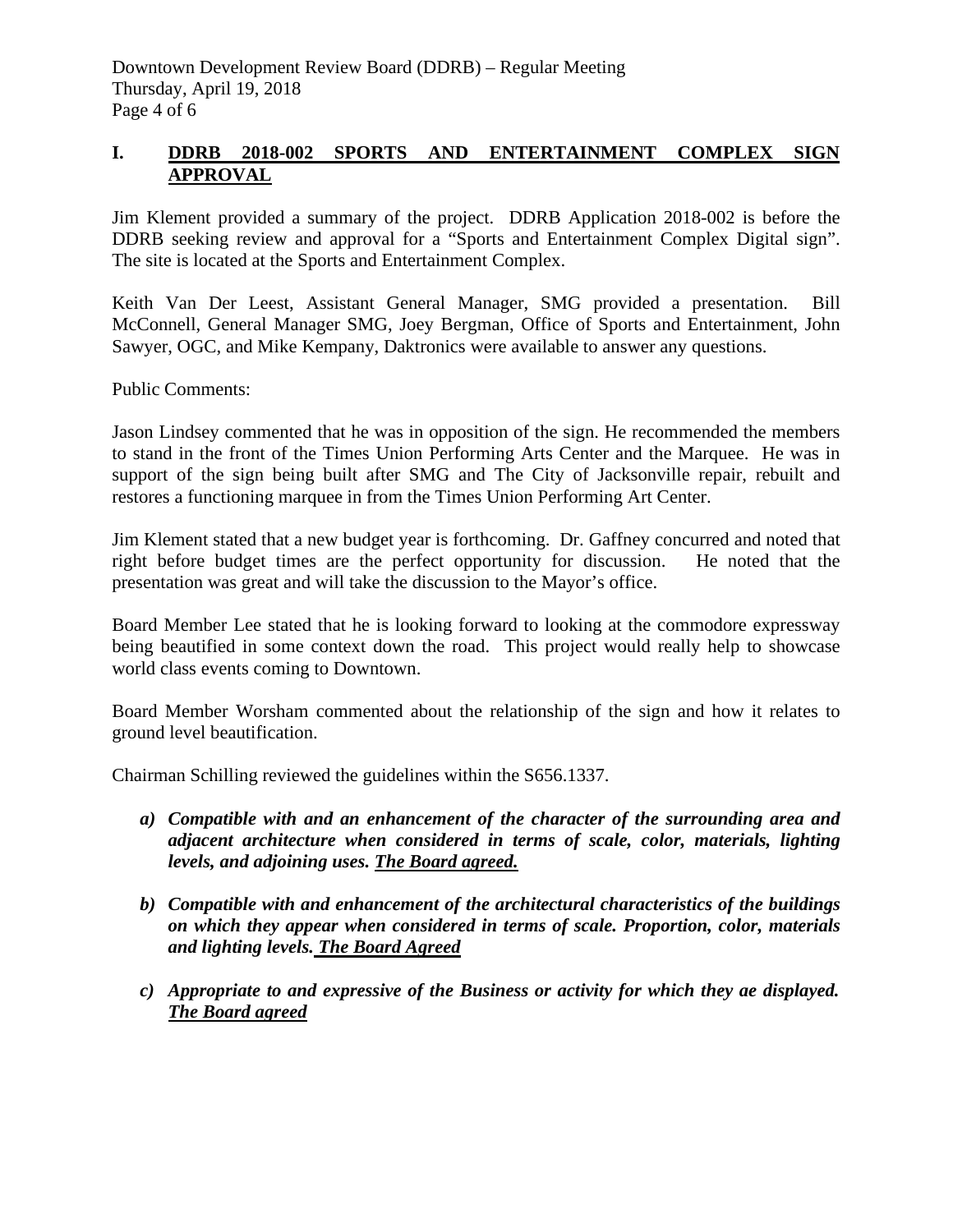Downtown Development Review Board (DDRB) – Regular Meeting Thursday, April 19, 2018 Page 5 of 6

- *d) Creative in the use of unique two and three dimensional form, profile, and iconographic representation; employ exceptional lighting design and represent exceptional graphic design including the outstanding use of color, pattern, typography and materials. Signage which simply maximizes allowable size is strongly discouraged. The Board agreed*
- *e) Be of high quality, durable materials appropriate to an urban setting. The Board agreed*
- *f) Consistent with any and all design objectives of the Downtown Master Plan. The Board agreed.*

**A MOTION WAS MADE BY BOARD MEMBER JONES AND SECONDED BY BOARD MEMBER WORSHAM APPROVING THE FINAL DDRB APPLICATION 2018-002 FOR THE SPORTS AND ENTERTAINMENT COMPLEX DIGITAL SIGN AS ILLUSTRATED AND SUBMITTED.** 

# **THE MOTION PASSED UNANIMOUSLY 6-0-0.**

# **J. DDRB 2016-014 JRTC, FINAL APPROVAL WITH DEVIATIONS**

Mr. Klement provided a summary of Application 2016-014. The DDRB Application 2016-014 is before the DDRB seeking Final Approval for the proposed Jacksonville Regional Transportation Center. This project is the next phase proposed by the JTA as they proceed with planning transportation improvements.

Brad Rhodes, Project Architect at Pond & Company and Michael Baker International, Marty Child, Landscape Architect provided a presentation.

The Board members addressed concerns regarding the pedestrian bridge and landscaping on the main entry plaza.

Board Member Jones recused from voting on the project.

The board reviewed and agreed the Findings Deviation Criteria.

#### **A MOTION WAS MADE BY BOARD MEMBER CALDERA AND SECONDED BY BOARD MEMBER HARDEN APPROVING DDRB 2016-014 JRTC (JTA ADMIN BLDG AND BUS TRANSFER FACILITY WITH THE FOLLOWING DEVIATION:**

**1. Approved the deviation from** *§656.361.20-Streetscape Design Standards* **to allow an alternative streetscape for street frontage development; and then**

**A MOTION WAS MADE BY BOARD MEMBER HARDEN AND SECONDED BY BOARD MEMBER WORSHAM APPROVED THE FINAL DDRB APPLICATION FOR OVERALL DEVELOPMENT PLANS AS SUBMITTED FOR JRTC, PRESENTED APRIL 19, 2018 SUBJECT TO THE FOLLOWING CONDITION:**